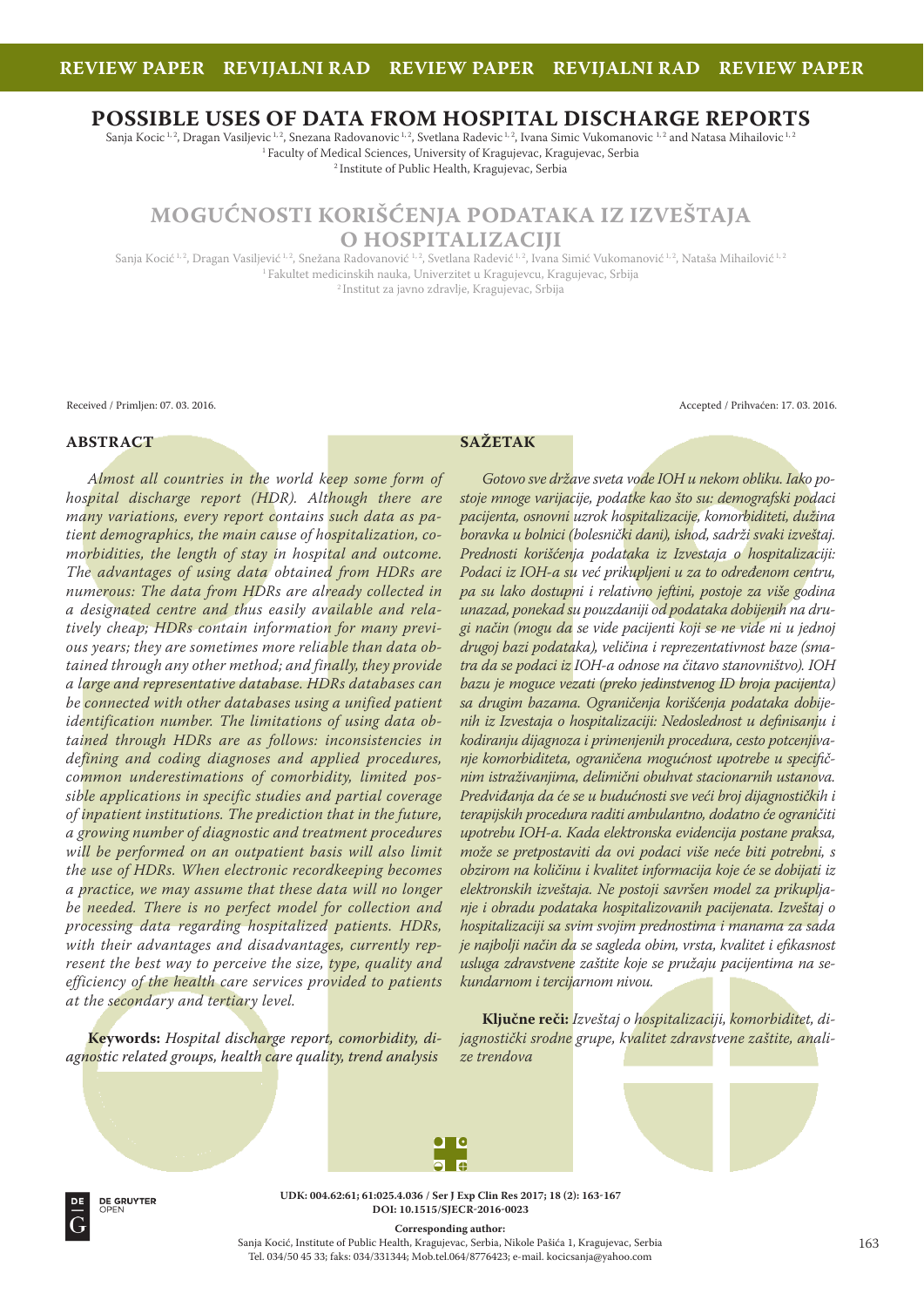

# **INTRODUCTION**

A hospital discharge report (HDR) is an individual report completed for each patient admitted to a hospital for "episodes of hospitalization" (diagnosis, treatment, rehabilitation and health care) over one night or for more than 24 hours. An episode of hospitalization is a time period calculated from the moment a patient is admitted until the moment he or she is discharged (1).

Almost all countries worldwide keep HDRs in some form. Although there are many variations, every report contains such data as patient demographics, the main cause of hospitalization, comorbidities, length of stay in hospital (hospital days) and outcome. In most countries, the costs of data collection and processing are covered by taxpayers (2).

"Hospital days" represents the number of days a patient spends in an inpatient medical institution for either treatment or medical testing. The number of hospital days represents the number of days spent in hospital, including the day of discharge (3).

"Average length of stay in hospital" refers to the average number of days that patients spent in hospital. It is calculated as a ratio of the total number of hospital days for all hospitalized patients per year to the total number of admissions or discharges (4).

The criteria for evaluating the quality of HDR data bases include the completeness and representativeness of data, consistency over time, accuracy, the existence of data from many previous years, the availability of data and the ability to connect with other databases (5, 6).

The most common problems when dealing with HDR databases are inconsistencies in the definitions and coding systems used for diagnoses and applied procedures (7), underestimations of comorbidity (8) and incomplete coverage of inpatient health institutions (9, 10).

Although the quality of available data varies, the analysis and the understanding of the variability of the data contained in HDRs is a skill that every doctor-researcher must possess (11).

#### The use of data from hospital discharge reports

#### *Comorbidity analysis*

Comorbidity is a term used to describe two or more disorders or illnesses affecting the same patient simultaneously or after one another. Comorbidity also includes possible interactions between a patient's illnesses that can negatively affect the course of each illness (12).

In addition to the basic causes of hospitalization, associated diseases have an impact on treatment outcomes (8). There are several different models for measuring comorbidity, which is important for individual risk assessment and for planning treatment costs and monitoring the quality of provided health services (13). The Charlson Comorbidity Index is the most widely accepted and used index. It includes 19 comorbidities, and each category has

a specific comorbidity weight based on the relative risk of death within one year (a higher score indicates a worse prognosis) (14). Specific adapted versions of the Charlson Comorbidity Index can also be used in primary health care to make predictions about the costs of treating patients with chronic illnesses (15).

#### *Diagnosis-related groups*

Diagnosis-related groups (DRGs) represent a method for classifying hospitalized patients into groups that have similar clinical characteristics and require similar consumption of hospital resources. Since the 1990s, most developed countries have introduced a DRG-based payment system for hospitalized patients (11). The primary aim in introducing DRG systems is to increase the efficiency and transparency of hospital services (16). With DRG systems of classification, the costs of diagnostic procedures and treatments are pre-defined within a certain scale for a given DRG group (17, 18). The aforementioned cost predictability has been proven in numerous studies that have analysed the costs of treating certain health disorders (19).

The Republic of Serbia has adopted a classification system used in Australia (the Australian Refined Diagnosis Related Groups or AR DRG, version 6.0) that encompasses 698 diagnosis-related groups. It has been used since 2013 (20).

With the gradual transition from the old to the new method of funding hospitals, it is expected that the DRG system will significantly improve reporting and financing in our country by establishing a model for obtaining more accurate and higher-quality patient data that can also be connected with hospital costs data. The primary aim is to shorten the average length of hospitalization and to continuously compare the volume of work among hospitals to divide the available funds between health-care providers in a better and fairer way (20).

#### *Routine monitoring of incidence*

The reliability of HDR data for assessing the incidence of certain diseases that require hospitalization has been proven in several studies. The results obtained in Norway (21), MONIKA (22) and Rochster(23), which examined the sensitivity, positive predicative value and accuracy of HDR data using the stroke register as a gold standard revealed the strong sensitivity (86%) of HDR databases(21).

#### *Trends analysis*

HDR databases contain data for a number of previous years; consequently, they are suitable for analysing trends in hospitalization and re-hospitalization (24), hospital days (25, 26), morbidity, mortality (27) and health-care costs (28).

Mortality trends among hospitalized patients in the United States were analysed by the Center for Disease Control and Prevention using data from HDRs for the years 2000 to 2010. This analysis found that there was an 8% decrease in mortality, while the number of hospitalized patients increased by 11%(29).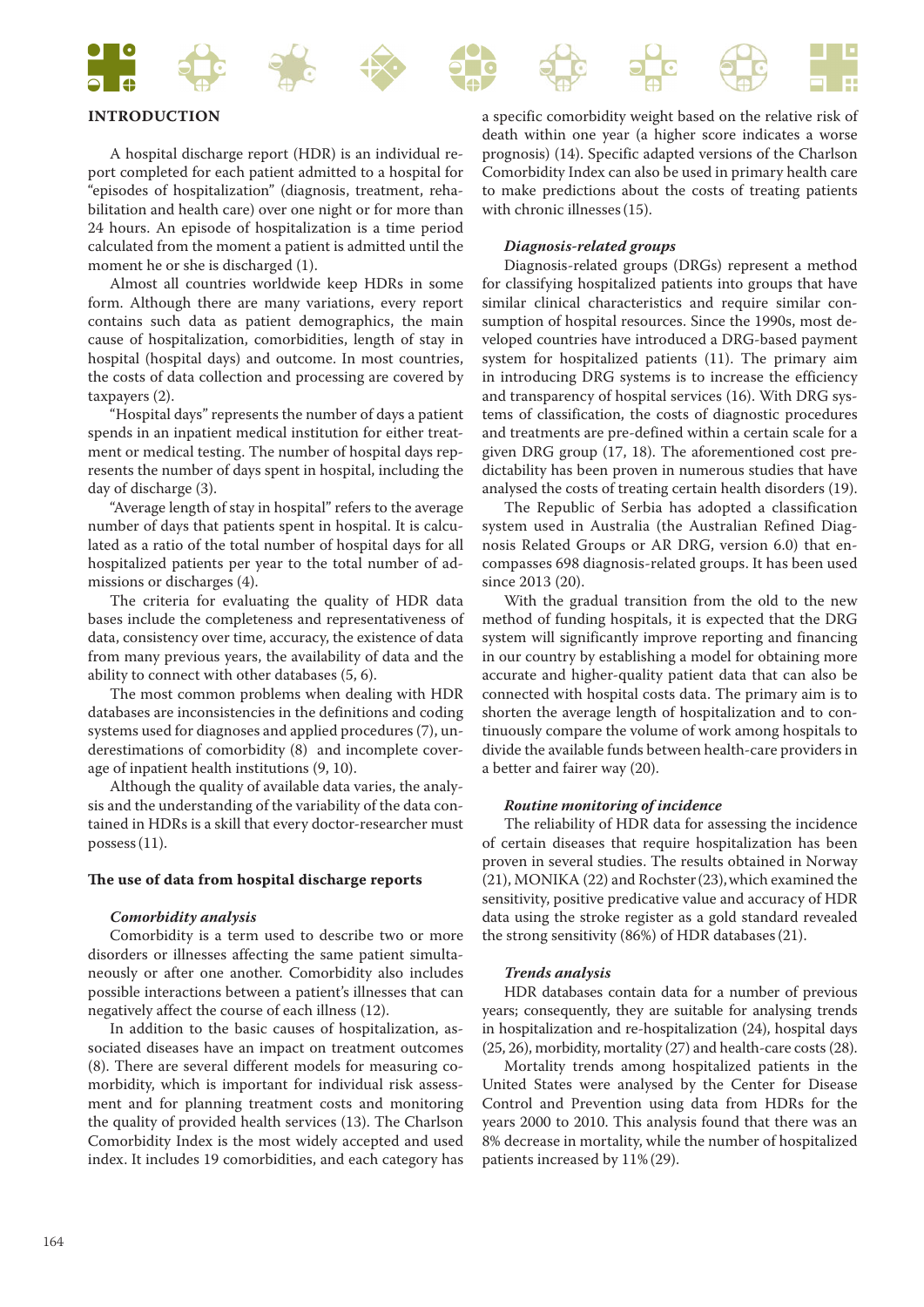

#### *Determination of hospital standards*

A standard is the desired level of performance that can be achieved; the current level of performance can be compared against the standard. It represents a valuable means of ensuring and improving the quality of hospital performances. Standards should be measurable, flexible, accepted and adaptable to the needs of a given population (30).

#### *Health system research*

HDR data have been used in studies of national health care systems and in a study of health burden, the economic impact of diseases and the planning of future interventions(31). As a result, after a measles epidemic in Italy in 2002, the MMR vaccine was included in the obligatory vaccination schedule (32). HDR data can also be used in studies of and planning regarding medical interventions that can be performed only in a hospital environment. The efficiency of the system based on the services provided can be examined using information about whether a patient is directly admitted to a given institution or whether he/she is transferred from another (less specialized) institution (15). HDR data are used in analyses that focus on the effects of market competition on increases in hospital costs(33) and in studies analysing the differences in mortality with respect to the educational level of the employees at a given health institution(34). Research on health systems must take into account the racial and ethnic identity of a country's population because these variables can be limiting factors in the usage of certain health services(35).

#### *Evaluation of the quality of health services*

High-quality health care ensures the distribution of available resources in the most effective way to meet the health needs of users in terms of prevention and treatment in the safest possible way and without unnecessary losses. The work quality of inpatient health institutions is expressed through indicators of the quality of the inpatient health institution. These indicators include the mortality rate, the percentage of deaths during the first 48 hours of admission, the average length of hospital treatment, the average number of nurses per occupied hospital beds, the percentage of autopsied patients, the percentage of concordance in clinical and autopsy diagnoses, the percentage of patients readmitted to the intensive care unit during hospitalization and the percentage of patients monitored according to a health care process (36). Most of this information can be obtained from the HDR.

The need to evaluate work quality has arisen from the fact that there is a wide gap between health service expenditures and the relatively poor health status of the population. Patient safety is the main factor considered in the assessment of the work quality and services provided. There are over 200 clearly defined indicators of work quality, and 48 of them are related to safety (37). In some countries, there is a practice of public reporting (via the Internet) on work quality indicators for all levels of institutions. This type of public reporting not only provides necessary information to patients, but it can also be used to improve the work quality of health care institutions(38).

The Healthcare Cost and Utilization Project Quality Indicators (HCUP QIs) represents an approach for measuring the quality of health care using readily available data regarding hospitalized patients. The indicators that are monitored include the outcome measures (mortality and complications), usage and availability (39).

# **Advantages of using data obtained from hospital discharge reports**

The data from HDRs are already collected in a designated central location and thus are easily available and relatively inexpensive to maintain and access; they contain information from many previous years (40); they are sometimes more reliable than data obtained through other methods(41) (e.g., information about certain patients that is invisible to any other database is available in the HDRs); and finally, the database is large and representative (data from HDRs is considered to refer to whole population). HDR databases can also be linked to other databases through unified patient identification numbers.

### **Limitations of using data obtained from hospital discharge reports**

The inconsistencies in the defining and coding of diagnoses (7) and applied procedures, the common underestimation of comorbidity (8), the limited applicability to specific studies and the incomplete coverage of inpatient institutions (9,10) represent the limitations of data obtained through HDRs. The predictions that in the future, a growing number of diagnostic and treatment procedures will be performed on an outpatient basis will further limit the use of HDRs. When electronic records become a routine practice, we may assume that HDR data will no longer be needed given the quantity and quality of information that can be obtained from electronic reports. However, the question remains whether or when the routine use of electronic records will occur(42).

#### **CONCLUSION**

There is no perfect model for collecting and processing data regarding hospitalized patients. HDRs with their advantages and disadvantages currently represent the best way to perceive the size, type, quality and efficiency of the health care services provided to patients at the secondary and tertiary level.

#### **REFERENCES**

 1. Mihailovic N, Trajkovic G, Simic-Vukomanovic I, Ristic S and Kocic S. Agreement between referral and discharge diagnoses: analysis by groups of international classification of diseases, X revision. Vojnisanit Pregl 2016; 73 (10): in press.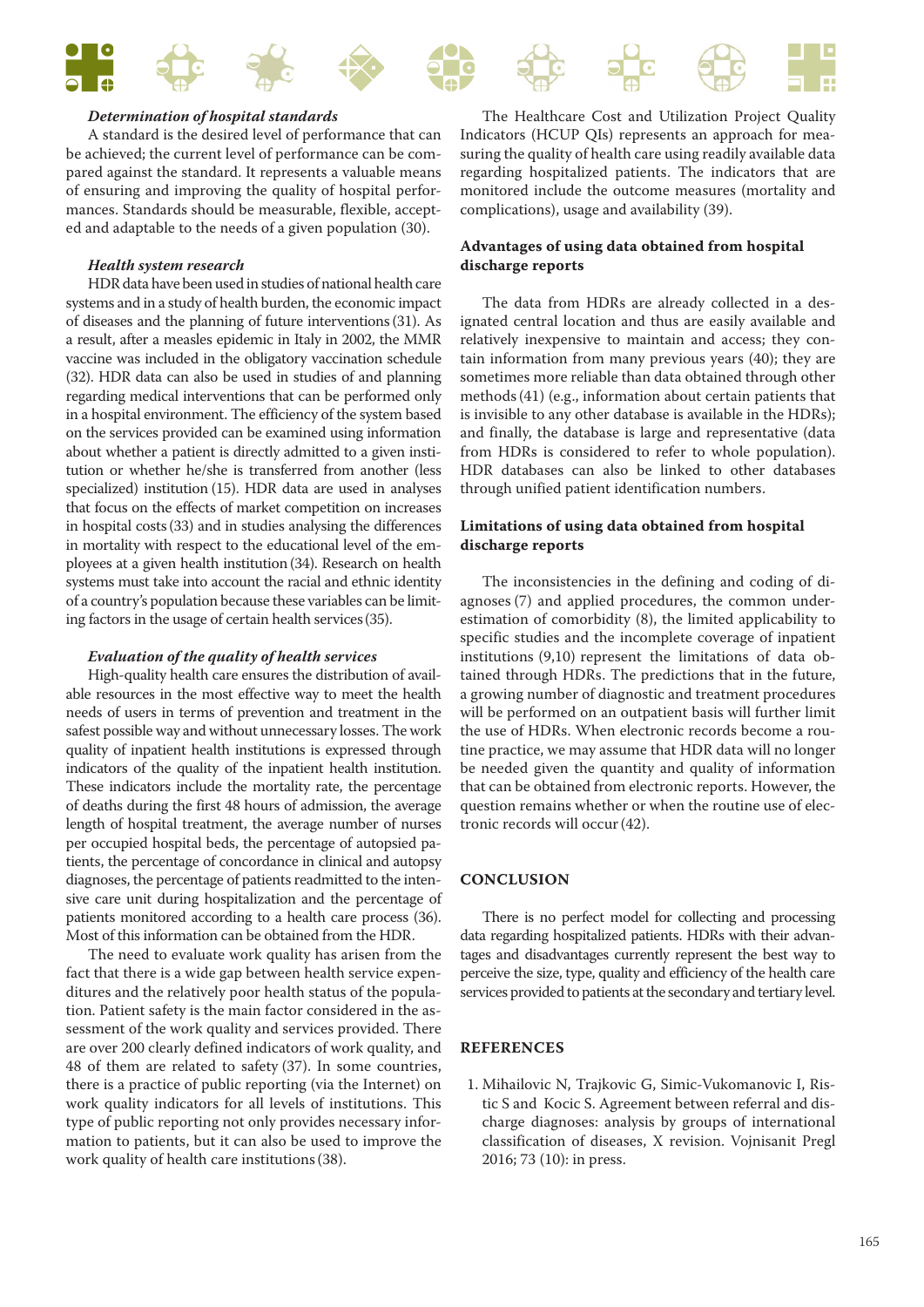

- 2. National Hospital Discharge Survey. USA: Centers for disease control and prevention 24/7. Available from: www.cdc.gov/nchs/nhds.htm
- 3. Stacionarna zdravstvena zaštita u Republici Srbiji. Zdravstveno-statistički godišnjak Republike Srbije 2013. Beograd: Institut za javno zdravlje Srbije Dr Milan Jovanović Batut; 2014.
- 4. OECD (2012), "Average length of stay in hospitals", in Health at a Glance: Europe 2012, OECD Publishing. Available from: http://dx.doi.org/10.1787/9789264183896-34-en
- 5. Schoenman J and Sutton J. Understanding and Enhancing the Value of Hospital Discharge Data. Medical Care Research and Review 2007; 64(4):449-468.
- 6. Gray BH. and Clement JP. Databases for research on nonprofit health care organizations: Opportunities and limitations. American Behavioral Scientist 2002; 45 (10): 1550–1591.
- 7. O'Malley KJ, Cook KF, Price MD, Wildes KR, Hurdle JF, Ashton CM. Measuring Diagnoses: ICD Code Accuracy. Health Serv Res 2005; 40(5 Pt 2): 1620–1639.
- 8. Hall SF. A user's guide to selecting a comorbidity index for clinical research. Journal of Clinical Epidemiology 2006; 59:849–855.
- 9. National Association of State Health Data Organizations (NAHDO). Consumer-Purchaser Disclosure Project. The state experience in health quality data collection. Washington: National Partnership for Women and Families, 2004.
- 10. Consumer-Purchaser Disclosure Project. The state experience in health quality data collection. Wachinton DC: National Partnership for Women and Families, 2004.
- 11. Langenbrunner JC, Cashin C, O'Dougherty S. Designing and implementing provider payment systems: how to manuals. Washington: The World Bank; 2009.
- 12. DrugFacts: Comorbidity: Addiction and Other Mental Disorders. Bethesda: National Institute on Drug Abuse; 2011.
- 13. Needham DM, Scales DC, Laupacis A, Pronovost PJ. A systematic review of the Charlson comorbidity index using Canadian administrative databases: a perspective on risk adjustment in critical care research. Journal of Critical Care 2005;20(1):12–9.
- 14. Charlson M, Wells MT, Ullman R, King F, Shmukler C. The Charlson Comorbidity Index Can Be Used Prospectively to Identify Patients Who Will Incur High Future Costs. PloS one. 2014;9(12):e112479.
- 15. Laditka J, Laditka S and Probst J. More May Be Better: Evidence of a Negative Relationship between Physician Supply and Hospitalization for Ambulatory Care Sensitive Conditions. Health Serv Res 2005; 40(4):1148–1166.
- 16. Mathauer I, Wittenbecher F. Hospital payment systems based on diagnosis-related groups: experiences in low and middle-income countries. Bull World Health Organ 2013; 91(10): 746–756.
- 17. Rankovic A, Rancic N, Jovanovic M, et al. Impact of imaging diagnostics on the budget – Are we spending too much? Vojnosanit Pregl 2013; 70(7): 709-711.
- 18. Jakovljevic M, Zugic A, Rankovic A, Dagovic A. Radiation therapy remains the key cost driver of oncology inpatient treatment. J Med Econ 2015; 18(1): 29-36.
- 19. Jakovljevic M, Milovanovic O. Growing Burden of Non-Communicable Diseases in the Emerging Health Markets: The Case of BRICS. Front Public Health 2015; 3: 65.
- 20. Vodič kroz sistem dijagnostički srodnih grupa . Beograd: Republički fond za zdravstveno osiguranje; 2013.
- 21. Ellekjaer H, Holmen J. Identification of Incident Stroke in Norway. Hospital Discharge Data Compared With a Population-Based Stroke Register. Stroke 1999; 30: 56-60.
- 22. Leppälä JM, Virtamo J and Heinonen OP. Validation of stroke diagnosis in the National Hospital Discharge Register and the Register of Causes of Death in Finland. Eur J Epidemiol 1999;15(2): 155-160.
- 23. Jones SA, Gottesman RF, Shahar E, Wruck L, Rosamond WD. Validity of Hospital Discharge Diagnosis Codes for Stroke: The Atherosclerosis Risk in Communities (ARIC) Study. Stroke 2014; 45(11): 3219-3225.
- 24. Alper E, O'Malley TA, Greenwald J. Hospital Discharge. Up to Date. 2013 Mar 25 [cited 2013 Apr 15].
- Available from: http://www.uptodate.com/contents/hospital-discharge.
- 25. Qian Li, Zhenqiu Lin, Frederick A Masoudi, at al. National trends in hospital length of stay for acute myocardial infarction in China. BMC Cardiovascular Disorders 2015; 15(1):9.
- 26. Weiss AJ (Truven Health Analytics), Elixhauser A (AHRQ). Overview of Hospital Stays in the United States, 2012. HCUP Statistical Brief #180. October 2014. Agency for Healthcare Research and Quality, Rockville, MD.

 Available from: http://www.hcup-us.ahrq.gov/reports/statbriefs/sb180-Hospitalizations-United-States-2012.pdf.

- 27. Goldberg RJ, Makam RCP, Yarzebski J, McManus DD, Lessard D, Gore JM. Decade Long Trends (2001–2011) in the Incidence and Hospital Death Rates Associated with the In-Hospital Development of Cardiogenic Shock after Acute Myocardial Infarction. Circ Cardiovasc Qual Outcomes 2016. Published online before print February 16, 2016, doi: 10.1161/CIRCOUT-COMES.115.002359.
- 28. Weiss AJ (Truven Health Analytics), Barrett ML (M.L. Barrett, Inc.), Steiner CA (AHRQ). Trends and Projections in Inpatient Hospital Costs and Utilization, 2003– 2013. HCUP Statistical Brief #175. July 2014. Agency for Healthcare Research and Quality, Rockville, MD. Available from: http://www.hcup-us.ahrq.gov/reports/ statbriefs/sb175-Hospital-Cost-Utilization-Projections-2013.pdf.
- 29. Centers for disease control and prevention [homepage on the Internet]. Atlanta: Trends in Inpatient Hospital Deaths: National Hospital Discharge Survey, 2000–2010.
	- Available from: www.cdc.gov/nchs/data/databriefs/ db118.htm.